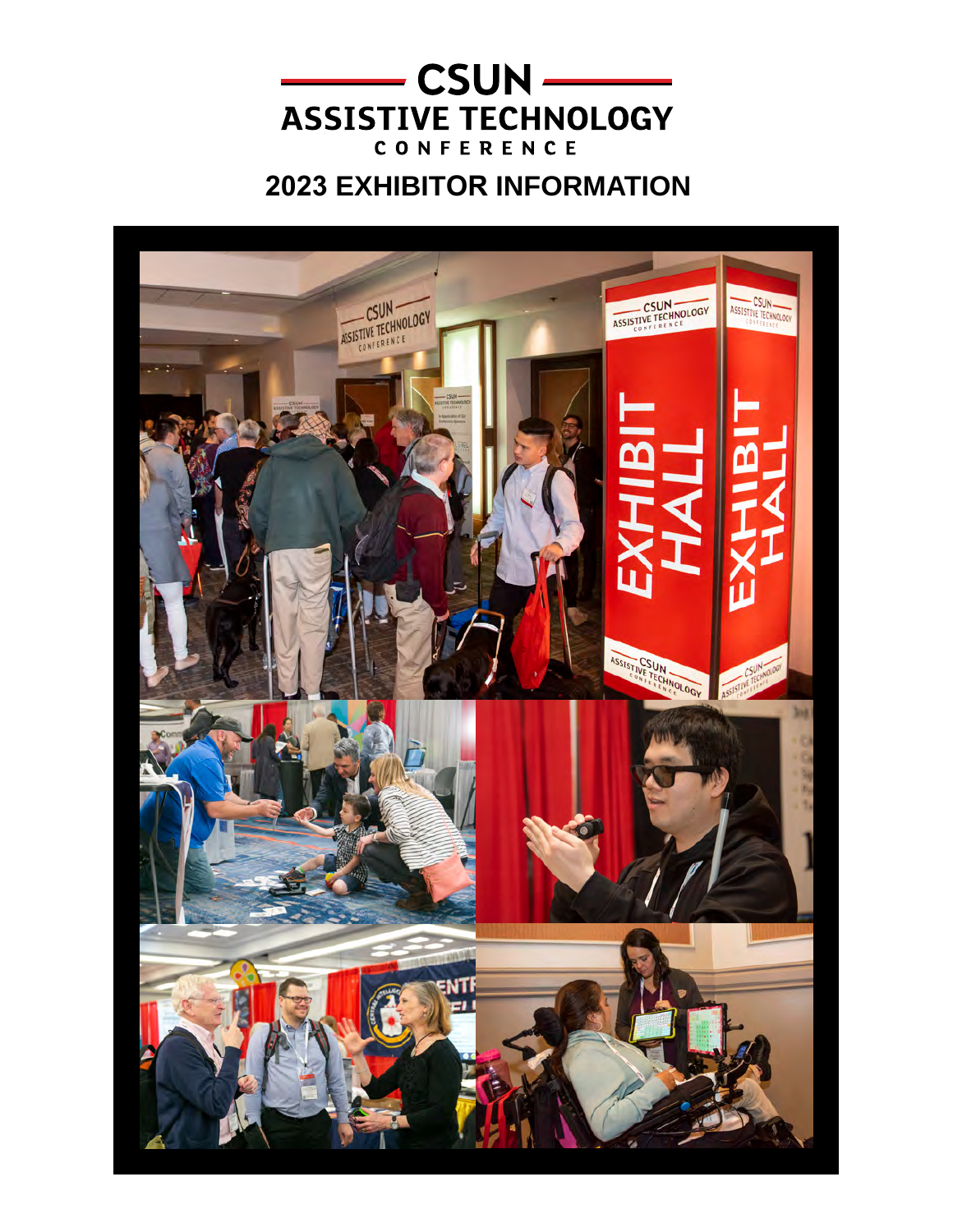

# **MARCH 13 - MARCH 17, 2023 ANAHEIM MARRIOTT ANAHEIM, CALIFORNIA**

The CSUN Assistive Technology Conference is the premier global forum that showcases cutting edge technology and practical solutions for an inclusive society where all persons of all abilities have the chance to achieve their goals and experience success. The conference is the longestrunning and only university-sponsored event of its kind in the world and draws more than 4,500 people annually from all around the globe.

The Conference has provided an inclusive setting for researchers, practitioners, exhibitors, end users, presenters and other participants to share knowledge and best practices in the field of assistive technology for over 37 years.

The Exhibit Hall at the CSUN Conference hosts a global representation in a wide range of AT needs in some of the following categories:

- · AAC
- Agencies/Services
- Alternative Input/Keyboard Devices
- Assistive Mobility
- **Blind/Low Vision**
- **Cognitive**
- Daily Living
- Deaf/Hard of Hearing
- **Educational Software**
- **Learning Disabilities**
- · Software
- **Telecommunications Devices**

Our Exhibit Hall is FREE and open to the public as well as conference attendees.

Exhibitors are welcomed to submit presentations for review for our general sessions at the Conference. The deadline to submit is Tuesday, September 27, 2022 at 3:00 pm Pacific Time. Exhibitors must be paid in full to be considered.

Additional marketing opportunities are also available to our Exhibitors through Sponsorship opportunities, advertising in our Conference Program and Literature Distribution.

We encourage you to join us as one of our exhibitors who are leading the way in the field of assistive technology and accessibility.